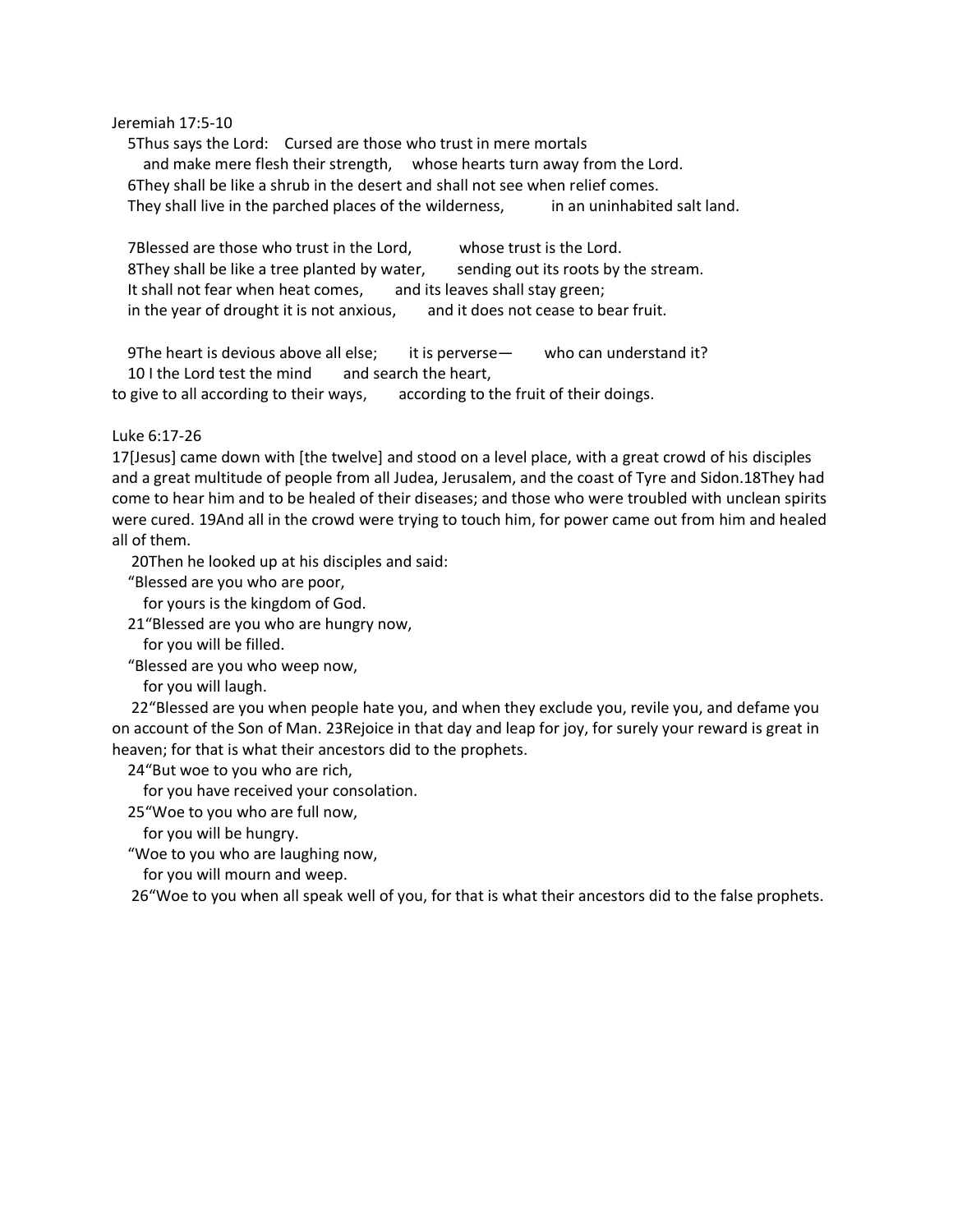## Luke 6:17-26

Well, does today's text make you feel uncomfortable? It sure makes me feel uncomfortable... because I am among the richest of the world's people, I am full, I do laugh, people do speak well of me, at least I think they do…. So where does that leave me, and where does that leave you if you also fit in with this?

Why do I think I'm rich? I have more income than ¾ of the world's people. My trip to Zimbabwe only confirmed what I already knew: that I have more material possessions than it takes to live a full life. I had seen pictures of poor people, people who had to search for water, but until I went to Zimbabwe and saw people who had to walk two hours one way to get water for just one day, I did not realize what it meant. I had seen pictures of people living in mud huts with grass roofs, but until I entered a mud-floored, mud brick home, I had no idea what it felt like to be present in one, to consider it as a living space. I knew what it was like to cook over an open fire, but actually having to have an outdoor kitchen for everyday life? That was beyond my comprehension. What about joyfully dancing down to the offering plate to give my offering? That was way beyond my comprehension.

But what if that isn't what Jesus meant when he said, "Woe to you who are rich, for you have received your consolation?" What if he meant, woe to you who think you have all you need so that you don't believe you need God in your life? Now that puts a completely different outlook to the phrase. Because if I think I'm so full of everything that I need that I don't need God, where am I? Lost. In the blessed section, the one where the rich are contrasted with the poor, Jesus tells his disciples, "Blessed are you who are poor, for yours is the kingdom of God." If we realize that without Jesus, without the Holy Spirit, without the presence of God the Father, we have nothing, then we are blessed.

Let's go back to the money thing though… because if we who are monetarily rich do not share what we have then we are keeping others from what they need. When we put food in our little pantry we are sharing our wealth. When we give to the food bank we are sharing our wealth. When we put money in the super bowl soup pot today, we are sharing our wealth. When we put our offering in the offering plate we are sharing our wealth all around the world as part of our offering goes to global causes. However if we do this just because we can, just because we have the ability to do so out of our own goodness we are missing the point. When we share our wealth we need to realize we do so because we know the love of Jesus and it is that love that motivates us to action.

Then Jesus said, "Woe to you who are full now, for you will be hungry." How many of us know what it's like to be hungry? Not because we're dieting or doing a self-imposed fast, but really hungry, so hungry that our belly is bloated? Jesus tells us in the contrasting blessed verse above that those who are hungry will be filled. Ok, again, we know we need to share our resources. Yet, what if this again is about the word of God?

What if we think we don't need to read and study the Bible because we have all the information we need to live a good life? If we know everything we need to know why should we study? Because there is so much more in the Bible than what is touched on in church. Think about an iceberg. About 1 tenth of a iceberg is visible above the water, 90% is unseen. What you get in church is the tip of the iceberg. When you're hungry for the rest of God's word you want to get into the Bible as much as you can, going as deeply as you can into understanding